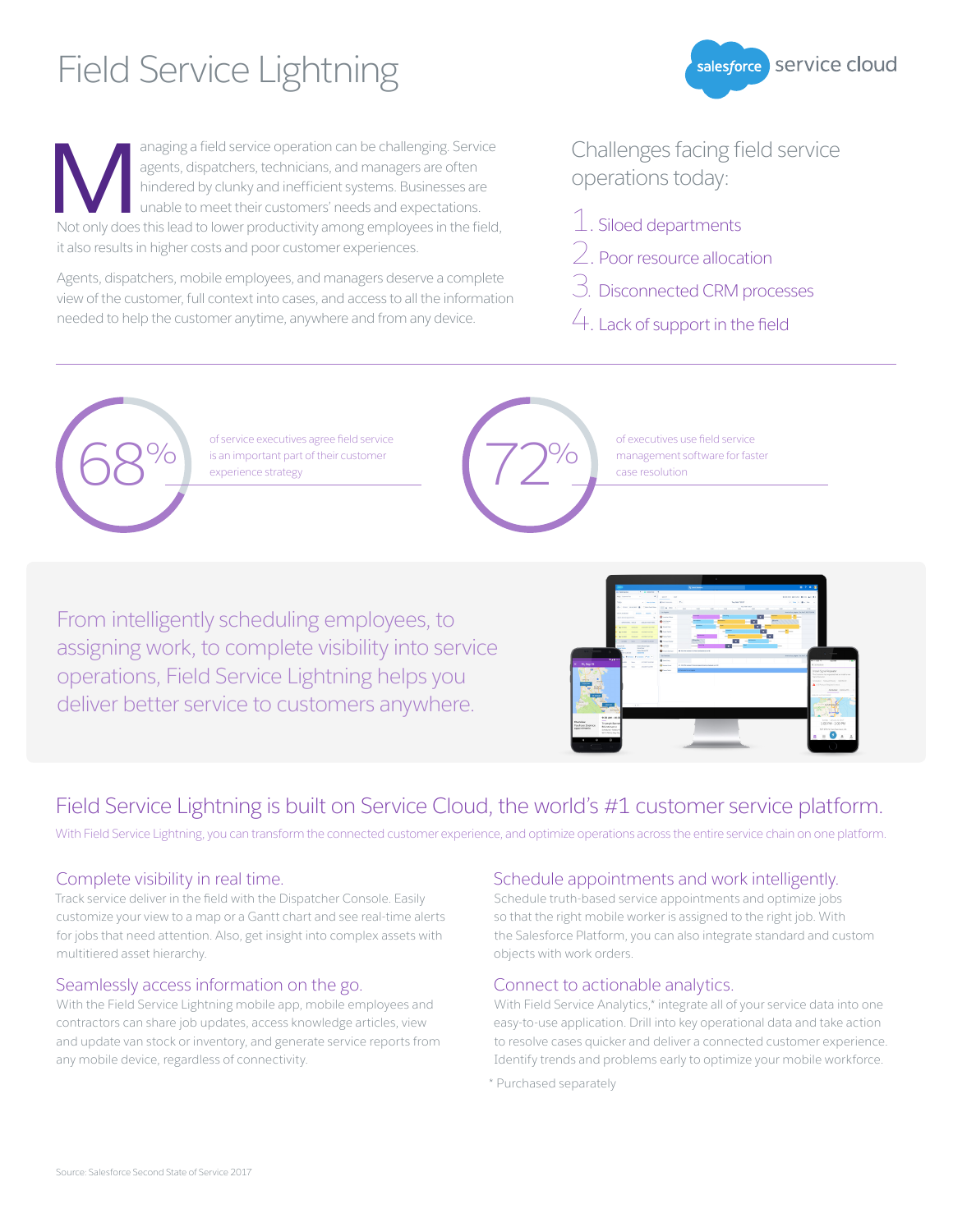## Salesforce Field Service Lightning User License Comparison

Deliver end-to-end service with Service Cloud and Field Service Lightning. Choose the edition that's right for your business.

| FSL Features – Delivered                                           | Service Cloud    |           | <b>Field Service</b><br>Lightning Dispatcher <sup>1</sup>                              |           | <b>Field Service</b><br>Lightning Technician <sup>2</sup> |                  | <b>Field Service</b><br>Lightning+ |                  | <b>Field Service</b><br>Lightning Contractor <sup>2</sup> |                       | <b>Field Service</b><br>Lightning Contractor+ <sup>2</sup> |                       |
|--------------------------------------------------------------------|------------------|-----------|----------------------------------------------------------------------------------------|-----------|-----------------------------------------------------------|------------------|------------------------------------|------------------|-----------------------------------------------------------|-----------------------|------------------------------------------------------------|-----------------------|
|                                                                    | EE               | UE        | EE.                                                                                    | UE        | EE                                                        | UE               | EE                                 | UE               | EE                                                        | UE                    | EE                                                         | <b>UE</b>             |
|                                                                    |                  |           | The FSL features in Service Cloud are only included with the purchase of FSL licenses. |           |                                                           |                  |                                    |                  |                                                           |                       |                                                            |                       |
| Appointment booking                                                | Ø                | Ø         | ◙                                                                                      | $\bullet$ | Ø                                                         | Ø                | $\bullet$                          | $\bullet$        | $\bullet$                                                 | $\bullet$             | $\bullet$                                                  | Ø                     |
| Resource scheduling                                                |                  |           | $\bm{o}$                                                                               | $\bullet$ |                                                           |                  | $\bullet$                          | $\bullet$        |                                                           |                       |                                                            |                       |
| Dispatcher console**                                               |                  |           | $\bullet$                                                                              | $\bullet$ |                                                           |                  | $\bullet$                          | $\bullet$        |                                                           |                       |                                                            |                       |
| Optimization                                                       |                  |           | $\bullet$                                                                              | $\bullet$ | ◙                                                         | ◙                | $\bullet$                          | $\bullet$        |                                                           |                       |                                                            |                       |
| Self-scheduling                                                    |                  |           |                                                                                        |           | Ø                                                         | ◙                | $\bullet$                          | $\boldsymbol{O}$ | $\bullet$                                                 | $\bullet$             | $\bullet$                                                  | $\bullet$             |
| Ability to be scheduled and optimized                              |                  |           |                                                                                        |           | Ø                                                         | $\bullet$        | $\bullet$                          | $\bullet$        | ◙                                                         | $\bullet$             | $\bullet$                                                  | $\bullet$             |
| Field Service Lightning mobile app                                 |                  |           |                                                                                        |           | $\bullet$                                                 | $\bullet$        | $\bullet$                          | $\boldsymbol{O}$ | ◎                                                         | $\bullet$             | $\bullet$                                                  | $\bullet$             |
| Field Service Lightning features through<br>Salesforce mobile app  | ◙                | ◙         | $\bullet$                                                                              | $\bullet$ | $\bullet$                                                 | ◙                | $\bullet$                          | $\bullet$        | $\bullet$                                                 | $\bullet$             | $\bullet$                                                  | $\bullet$             |
| Contact center agent console**                                     | ◙                | ◙         |                                                                                        |           |                                                           |                  | $\bullet$                          | $\bullet$        |                                                           |                       |                                                            |                       |
| Case management                                                    | $\bullet$        | ◙         | $\bullet$                                                                              | $\bullet$ | $\bullet$                                                 | $\bm{o}$         | $\bullet$                          | $\bullet$        | $\bullet$                                                 | ◑                     | $\bullet$                                                  | $\bullet$             |
| Work order management                                              | ◙                | ◙         | $\bullet$                                                                              | $\bullet$ | $\bullet$                                                 | ◙                | $\bullet$                          | $\bullet$        | ◙                                                         | $\bullet$             | $\bullet$                                                  | $\bullet$             |
| Account and contact management                                     | ◙                | Ø         | $\bullet$                                                                              | $\bullet$ | Ø                                                         | ◙                | $\bullet$                          | $\boldsymbol{O}$ |                                                           |                       | $\boldsymbol{O}$                                           | $\bullet$             |
| Omni-channel routing (basic)                                       | ◙                | ◙         | $\bullet$                                                                              | $\bullet$ | $\bullet$                                                 | ◙                | $\bullet$                          | $\bullet$        |                                                           |                       |                                                            |                       |
| Service contract management                                        | $\bullet$        | ◙         | $\bullet$                                                                              | $\bullet$ | $\bullet$                                                 | ◙                | $\bullet$                          | $\bullet$        | $\bullet$                                                 | $\bullet$             | $\bullet$                                                  | $\bullet$             |
| Service entitlements                                               | ◙                | ◙         | $\bullet$                                                                              | $\bullet$ | $\bullet$                                                 | $\boldsymbol{O}$ | $\bullet$                          | $\bullet$        | ◙                                                         | $\bullet$             | $\bullet$                                                  | $\bullet$             |
| Asset management and product tracking                              | ◙                | Ø         | $\bullet$                                                                              | $\bullet$ | $\bullet$                                                 | $\bullet$        | $\bullet$                          | $\boldsymbol{O}$ | ◙                                                         | $\bullet$             | $\bullet$                                                  | $\bullet$             |
| Visual SLA timer                                                   | $\boldsymbol{O}$ | ◙         | $\bullet$                                                                              | $\bullet$ | $\boldsymbol{O}$                                          | ◙                | $\bullet$                          | $\boldsymbol{O}$ | ◙                                                         | $\bullet$             | $\boldsymbol{O}$                                           | $\bullet$             |
| Order management                                                   | $\bullet$        | ◙         | $\bullet$                                                                              | $\bullet$ | $\bullet$                                                 | $\bullet$        | $\bullet$                          | $\bullet$        | ◙                                                         | $\bullet$             | $\bullet$                                                  | $\bullet$             |
| Customizable dashboards and reports                                | ◙                | ◙         | $\bullet$                                                                              | $\bullet$ | $\bullet$                                                 | ◙                | $\bullet$                          | $\boldsymbol{O}$ |                                                           |                       |                                                            |                       |
| CTI integration                                                    | ◙                | ◙         | $\bullet$                                                                              | $\bullet$ | Ø                                                         | ◙                | $\bullet$                          | $\bullet$        | $\bullet$                                                 | $\bullet$             | $\bullet$                                                  | Ø                     |
| Email templates and tracking                                       | $\bullet$        | Ø         | $\bullet$                                                                              | $\bullet$ | $\bullet$                                                 | ◉                | $\bullet$                          | $\bullet$        |                                                           |                       |                                                            |                       |
| Email integration with Outlook                                     | ◙                | Ø         | $\bullet$                                                                              | $\bullet$ | $\bullet$                                                 | $\bullet$        | $\bullet$                          | $\bullet$        |                                                           |                       |                                                            |                       |
| Google Apps integration                                            | ◑                | ◙         | $\bullet$                                                                              | $\bullet$ | $\bullet$                                                 | ◙                | $\bullet$                          | $\bullet$        | $\bullet$                                                 | ◑                     | $\bullet$                                                  | $\bullet$             |
| Chatter collaboration                                              | ◙                | Ø         | $\bullet$                                                                              | $\bullet$ | ◙                                                         | Ø                | $\bullet$                          | $\bullet$        | ◙                                                         | $\bullet$             | $\bullet$                                                  | $\bullet$             |
| Task and activity tracking                                         | $\bullet$        | Ø         | $\bullet$                                                                              | $\bullet$ | $\bullet$                                                 | $\bullet$        | $\bullet$                          | $\bullet$        | ◙                                                         | $\bullet$             | $\bullet$                                                  | $\bullet$             |
| AppExchange app integration*                                       | ◙                | ◙         | $\bullet$                                                                              | $\bullet$ | $\bullet$                                                 | $\bullet$        | $\bullet$                          | $\boldsymbol{O}$ | ◙                                                         | $\bullet$             | $\bullet$                                                  | $\bullet$             |
| Role permissions                                                   | ◙                | Ø         | $\bullet$                                                                              | $\bullet$ | Ø                                                         | ◙                | $\bullet$                          | $\bullet$        | Ø                                                         | $\bullet$             | $\boldsymbol{O}$                                           | $\bullet$             |
| Custom profiles and page layouts                                   | ◙                | $\bullet$ | $\bullet$                                                                              | $\bullet$ | $\bullet$                                                 | ◙                | $\bullet$                          | $\boldsymbol{O}$ | ◙                                                         | Ø                     | $\bullet$                                                  | $\bullet$             |
| Record types (per object)                                          | $\bullet$        | ◙         | $\bullet$                                                                              | $\bullet$ | $\boldsymbol{\Omega}$                                     | $\bullet$        | $\bullet$                          | $\bullet$        | മ                                                         | $\boldsymbol{\Omega}$ | $\bullet$                                                  | $\boldsymbol{\sigma}$ |
| Can create workflows, automation,<br>and approvals                 | $\bullet$        | $\bullet$ | $\bullet$                                                                              | $\bullet$ | $\bullet$                                                 | $\bullet$        | $\bullet$                          | $\bullet$        |                                                           |                       |                                                            |                       |
| Can utilize and be part of workflows,<br>automation, and approvals | $\bullet$        | $\bullet$ | $\bullet$                                                                              | $\bullet$ | $\bullet$                                                 | $\bullet$        | $\bullet$                          | $\bullet$        | $\bullet$                                                 | $\bullet$             | $\bullet$                                                  | $\bullet$             |
| Integration via web services API                                   | $\bullet$        | $\bullet$ | $\bullet$                                                                              | $\bullet$ | $\bullet$                                                 | $\bullet$        | $\bullet$                          | $\bullet$        | $\bullet$                                                 | $\bullet$             | $\bullet$                                                  | $\bullet$             |
| Analytics snapshots                                                | $\bullet$        | $\bullet$ | $\bullet$                                                                              | $\bullet$ | $\bullet$                                                 | $\bullet$        | $\bullet$                          | $\bullet$        |                                                           |                       |                                                            |                       |
| Advanced reporting                                                 | $\bullet$        | $\bullet$ | $\bullet$                                                                              | $\bullet$ | $\bullet$                                                 | $\bullet$        | $\bullet$                          | $\bullet$        | $\bullet$                                                 | $\bullet$             | $\bullet$                                                  | $\bullet$             |
| Custom websites                                                    | $\bullet$        | $\bullet$ | $\bullet$                                                                              | $\bullet$ | $\bullet$                                                 | $\bullet$        | $\bullet$                          | $\bullet$        | $\bullet$                                                 | $\bullet$             | $\bullet$                                                  | $\bullet$             |
| Lightning App Builder                                              | $\bullet$        | $\bullet$ | $\bullet$                                                                              | $\bullet$ | $\bullet$                                                 | $\bullet$        | $\bullet$                          | $\bullet$        |                                                           |                       |                                                            |                       |
| 24/7 toll-free support                                             | $\bullet$        | $\bullet$ | $\bullet$                                                                              | $\bullet$ | $\bullet$                                                 | $\bullet$        | $\bullet$                          | $\bullet$        | $\bullet$                                                 | $\bullet$             | $\bullet$                                                  | $\bullet$             |
| 100+ administration services                                       | $\bullet$        | $\bullet$ | $\bullet$                                                                              | $\bullet$ | $\bullet$                                                 | $\bullet$        | $\bullet$                          | $\bullet$        | $\bullet$                                                 | $\bullet$             | $\bullet$                                                  | $\bullet$             |
| Unlimited online training                                          | $\bullet$        | $\bullet$ | $\bullet$                                                                              | $\bullet$ | $\bullet$                                                 | $\bullet$        | $\bullet$                          | $\bullet$        |                                                           |                       |                                                            |                       |
| Knowledge read-only                                                | $\bullet$        | $\bullet$ | $\bullet$                                                                              | $\bullet$ | $\bullet$                                                 | $\bullet$        | $\bullet$                          | $\bullet$        | $\bullet$                                                 | $\bullet$             | $\bullet$                                                  | $\bullet$             |
| Knowledge read-write                                               | $\bullet$        | $\bullet$ | $\bullet$                                                                              | $\bullet$ | $\bullet$                                                 | $\bullet$        | $\bullet$                          | $\bullet$        |                                                           |                       |                                                            |                       |
| Live Agent web chat                                                | $\bullet$        | $\bullet$ | $\bullet$                                                                              | $\bullet$ |                                                           |                  | $\bullet$                          | $\bullet$        |                                                           |                       |                                                            |                       |
| Live video chat (SOS)                                              | $\bullet$        | $\bullet$ | $\bullet$                                                                              | $\bullet$ | $\bullet$                                                 | $\bullet$        | $\bullet$                          | $\bullet$        |                                                           |                       |                                                            |                       |